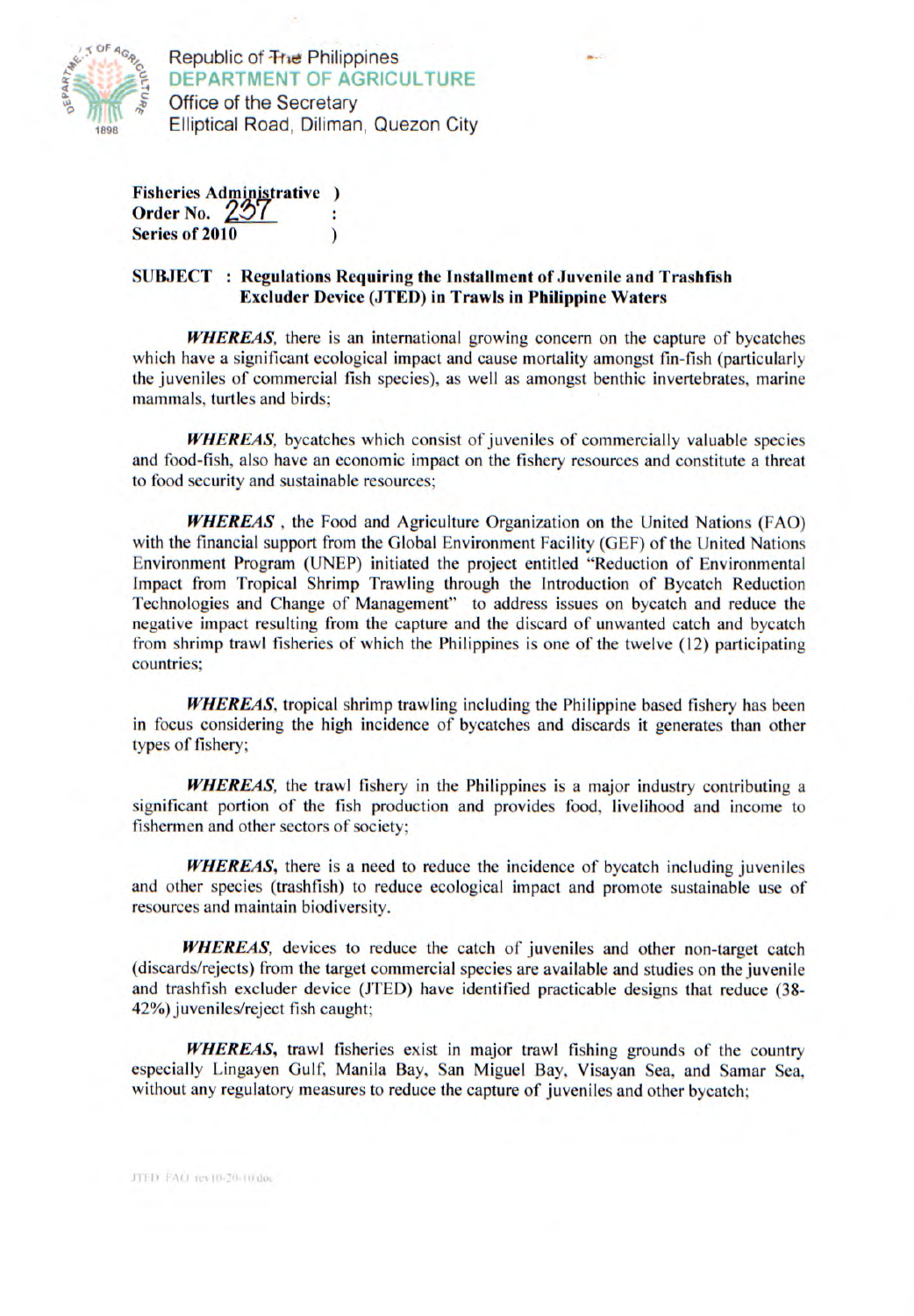*NOW THEREFORE,* for and in consideration of the foregoing premises and pursuant to Sections 2(c), 29, 86 and 107 of Republic Act *8550,* otherwise known as the Philippine Fisheries Code of 1998, this Order requiring the installation of Juvenile and Trashfish Excluder Device (JTED) for trawls in Philippine waters is hereby promulgated for the information, guidance and compliance of all concerned.

**SECTION 1. Scope and Coverage.** - This Order shall cover all commercial trawls in Philippine waters.

**Section 2. Definition.** – The terms used in this order shall be construed as follows:

- a. Bycatch part of the catch taken incidentally with the target species toward which fishing effort is directed. It includes all non-target animals and nonliving material, including those that escape from the fishing gear during fishing operation and or not landed onboard. Some or all of the landed bycatch may be returned to the sea as discards, usually dead or dying
- b. Bycatch reduction device  $(BRD) a$  general term for all types of device to reduce the incidence (catch) of bycatch in fishing operations
- c. Commercial fishing the taking of fishery species by passive or active gears for trade, business or profit beyond subsistence or sport fishing, to be further classified as:
	- a. Small-scale commercial fishing fishing with passive or active gears utilizing vessels of 3.1 to 20.0 GT
	- b. Medium-scale commercial fishing fishing utilizing active gears and vessels of 20.1 to 150.0 GT; and
	- c. Large-scale commercial fishing fishing utilizing active gears and vessels more than one hundred fifty (150) GT.
- d. Commercial trawls fishing boats more than three (3) gross tons using trawl or trawl net as defined in this Order.
- e. Gonado-somatic index (GSI) the ratio of the gonad and body weights of a fish.
- f. Juvenile fish small sized and sexually immature fish (or within maturity stages I & II or  $GSI < 4$ )
- g. Juvenile and Trashfish Excluder Device (JTED) a type of BRD designed to exclude or reduce catching of small fish – usually juveniles of commercially important species and trashfish – and other trash from the trawl.
	- a. V12 is a rigid sorting grid JTED design with vertical bar of 12mm distance/spacing between bars.
	- b.  $H15 is a rigid sorting grid JTED design with horizontal bar of 15 mm$ distance/spacing between bars.

JTLD LAG rev (0-20-10 doc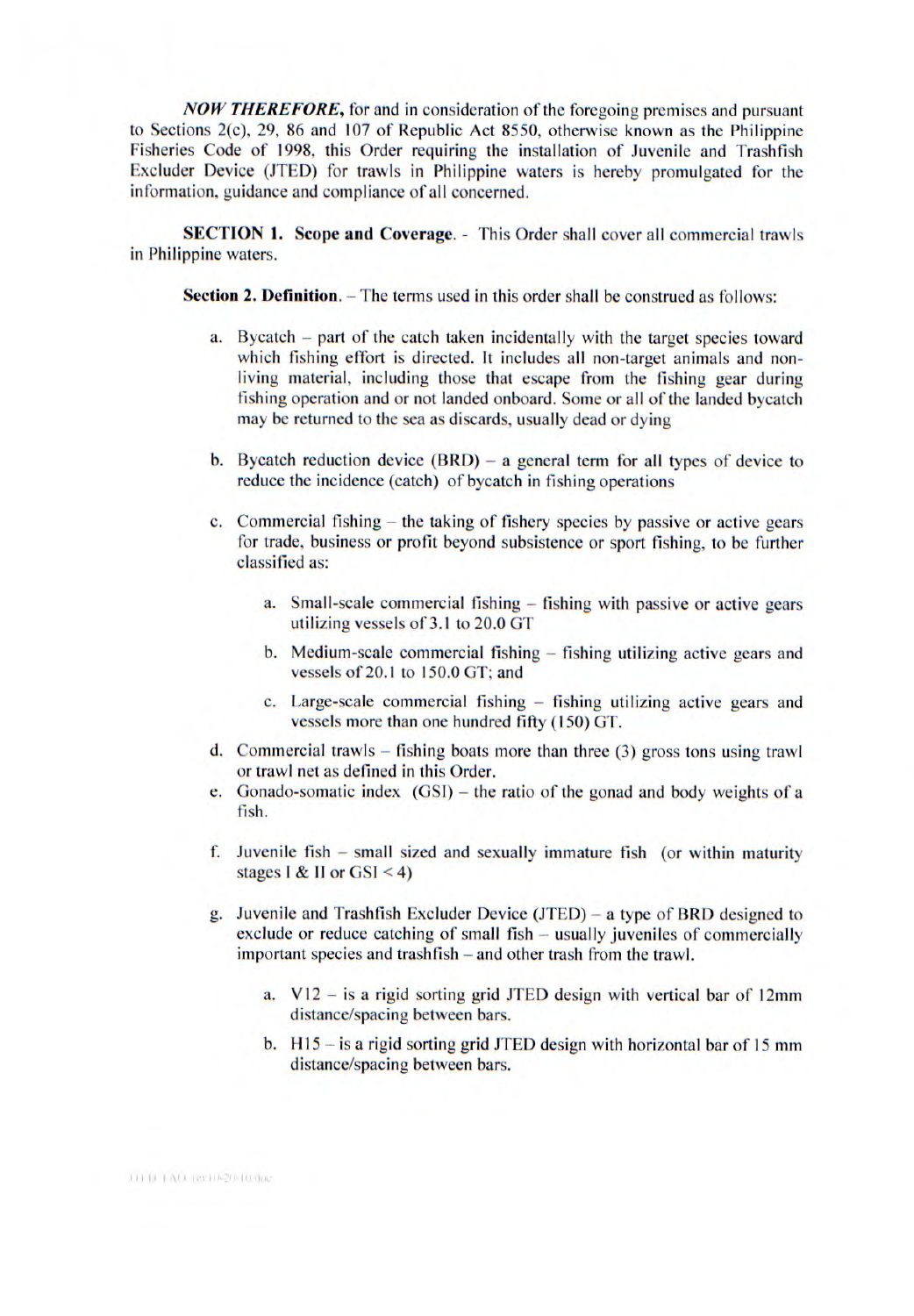- h. Municipal fishing refers to fishing within municipal waters using fishing vessels of three (3) gross tons or less, or fishing not requiring the use of fishing vessels
- i. Person natural or juridical entities such as individuals, associations, partnership, cooperatives or corporations.
- j. Philippine waters include all bodies of water within the Philippine territory such as lakes, rivers, streams, creeks, brooks, ponds, swamps, lagoons, gulfs, bays and seas and other bodies of water now existing or which may hereafter exist in the provinces, cities, municipalities, and barangays and the waters around between and connecting the islands of the archipelago regardless of their breadth and dimensions, the territorial sea, the sea beds, the insular shelves, and all other waters over which the Philippines has sovereignty and jurisdiction including the 200-nautical miles Exclusive Economic Zone and the continental shelf.
- k. Trashfish Usually small-sized fish with little or no commercial value that are either used as food-fish in aquaculture or thrown away or discarded aboard.
- 1. Trawl, trawl net  $-$  an active fishing gear consisting of a conical bag-shaped net with or without otter boards to open its opening which dragged or towed along the bottom through the water column to catch fishery species by straining them from the water, including all variations and modifications of trawls (bottom, mid-water, tow nets and baby trawls).

**SECTION** 3. **Prohibition.** - It shall be unlawful for any person to operate fishing boats using trawl nets, including all variations and modification of trawls without V12 or H15 JTEDs in Philippine waters. The construction and installation specifications are indicated in the attached device assembly technical data sheets are made an integral part hereof and shall be a requirement for the issuance of Commercial Fishing Vessel Gear License (CFVGL).

**SECTION 4. Requisition of JTEDs.** - Persons, associations, cooperatives, partnerships or corporations engaged in trawl fishing shall be given a grace period of three (3) months from the effectivity of this Order within which to conform and/or comply with this Order.

**SECTION 5. Penal Clause.** - The operator, boat captain or three (3) highest officers of the boat who violates this Order shall upon conviction be punished by a fine equivalent to the value of catch or Ten Thousand Pesos (P10,000.00) whichever is higher, and imprisonment of six (6) months, confiscation of catch and fishing gears, and automatic revocation of license.

**SECTION 6. Repealing Clause.** - All orders, rules and regulations or parts thereof including relevant provisions of FAO 198, which are inconsistent with this Order are hereby repealed or amended accordingly.

JTED TAO revi0-20-lirdoc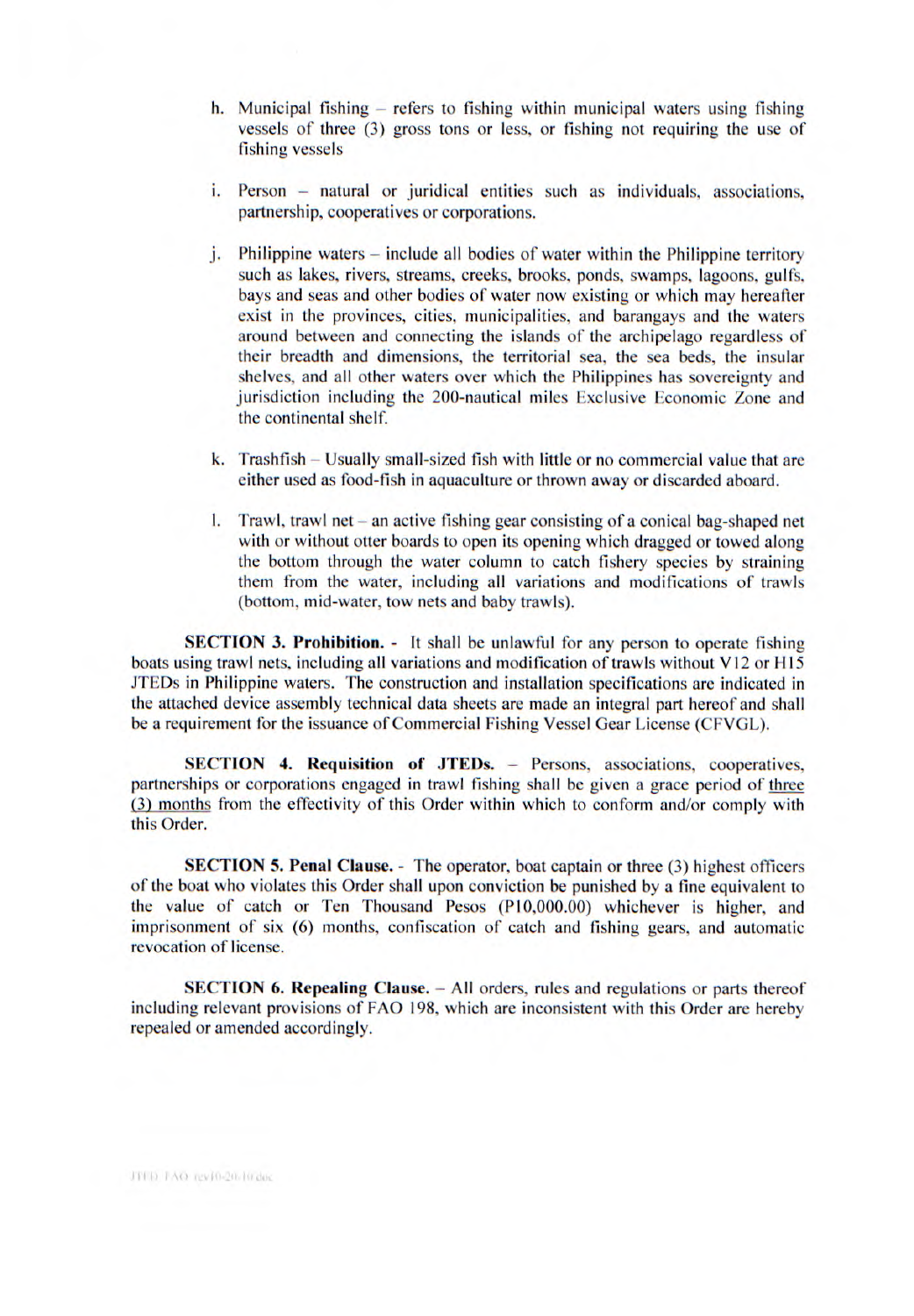**SECTION 7. Effectivity.** – This Order shall take effect fifteen (15) days after its publication in the Official Gazette and/or in two (2) newspapers of general circulation and fifteen (15) days after registration with the office of the National Administrative Register.

Issued this  $21<sup>4</sup>$  day of  $\alpha$  ber 2010 in Quezon City, Metro Manila, Philippines.

PROCESO JALCALA Secretary, DA

DEPARTMENT OF AGRICULTURE **111111111111111 11111i IIII IIIIIIIIIII 1111111111111111111111111111111 For Signature: S-10-10-0422** in replying pis cite this code Received 1012912010 12 57 PM

**RECOMMENDING APPROVAL:** 

**MALCOLM I. SARMIENTO, JR.** 

Director, BFAR/

**SALVADOR S. SALACUP** Chairman, NFARM

**PVDLISI(ED: Nov.** 6, 2010 Phil. Daily Inquirer Phil. Star

> Nov. 22, 2010 VP Law Center — OJAR

TITD TAO rev10-20-10 doc-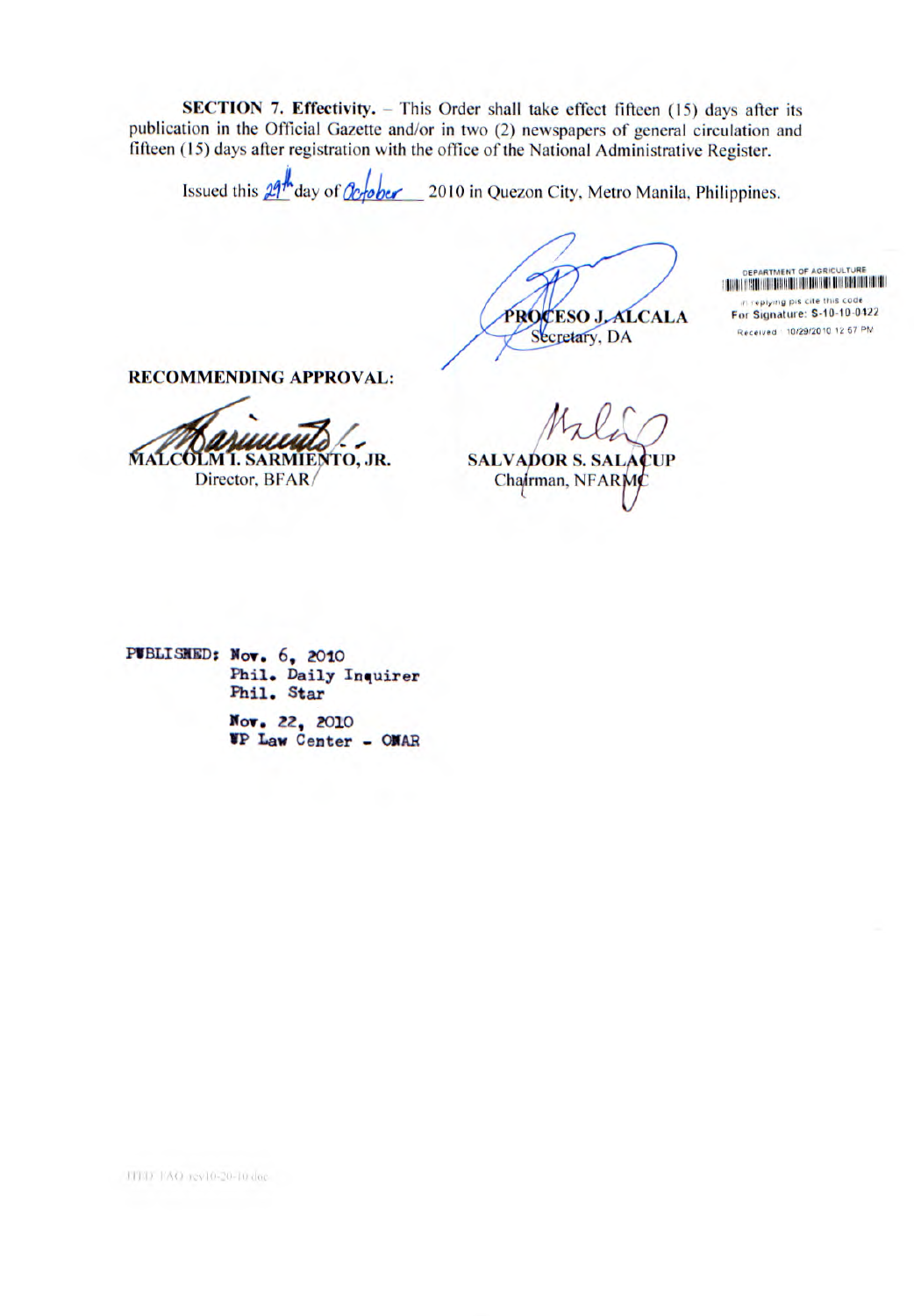